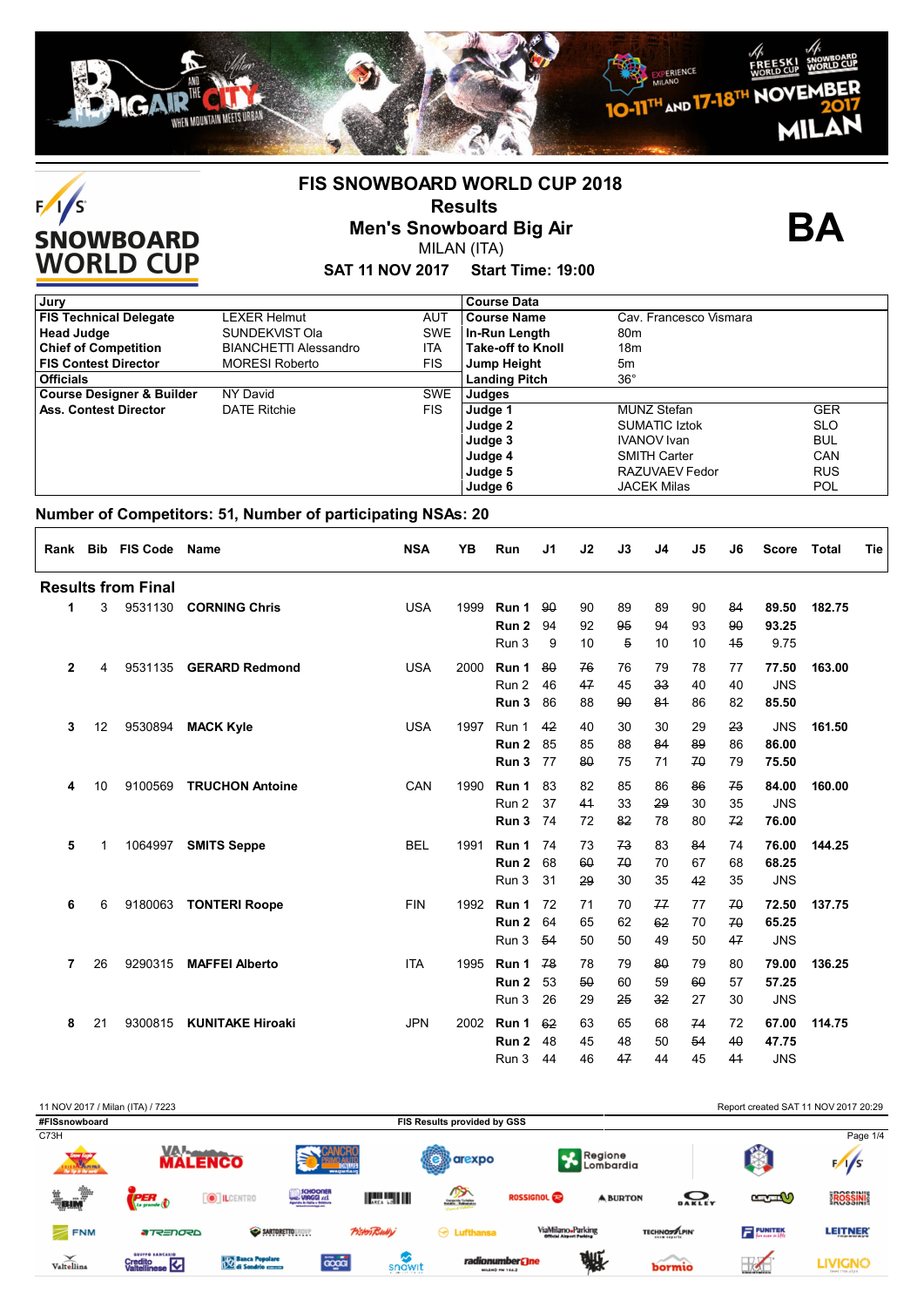



# **FIS SNOWBOARD WORLD CUP 2018 Results Men's Snowboard Big Air** MILAN (ITA)



**SAT 11 NOV 2017 Start Time: 19:00**

### **Number of Competitors: 51, Number of participating NSAs: 20**  $\Gamma$

| Rank | <b>Bib</b> | <b>FIS Code</b>                   | Name                     | <b>NSA</b> | YB   | Run                     | J1             | J2             | J3             | J4             | J5             | J6             | <b>Score</b>                 | Total  | Tie |
|------|------------|-----------------------------------|--------------------------|------------|------|-------------------------|----------------|----------------|----------------|----------------|----------------|----------------|------------------------------|--------|-----|
| 9    | 23         | 9180149                           | <b>RINNEKANGAS Rene</b>  | <b>FIN</b> | 1999 | Run 1<br>Run 2<br>Run 3 | 71<br>33<br>29 | 70<br>39<br>35 | 68<br>35<br>23 | 72<br>26<br>37 | 73<br>22<br>28 | 66<br>17<br>32 | 70.25<br><b>JNS</b><br>31.00 | 101.25 |     |
| 10   | 37         |                                   | 9150120 HORAK Petr       | <b>CZE</b> | 1991 | Run 1<br>Run 2<br>Run 3 | 28<br>24<br>6  | 30<br>25<br>5  | 20<br>22<br>10 | 49<br>48<br>13 | 25<br>19<br>45 | 25<br>19<br>12 | 24.50<br><b>JNS</b><br>10.25 | 34.75  |     |
|      |            | <b>Results from Qualification</b> |                          |            |      |                         |                |                |                |                |                |                |                              |        |     |
| 11   | 18         |                                   | 9510438 HUBER Nicolas    | SUI        | 1995 | Run 1<br>Run 2          | 46<br>85       | 47<br>87       | 45<br>86       | 46<br>79       | 40<br>81       | 37<br>81       | 44.25<br>83.25               | 83.25  |     |
| 12   | 27         |                                   | 9531050 WILLETT Eric     | <b>USA</b> | 1988 | Run 1<br>Run 2          | 87<br>37       | 86<br>39       | 82<br>33       | 80<br>26       | 80<br>22       | 80<br>20       | 82.00<br>29.50               | 82.00  |     |
| 13   | 34         |                                   | 9300742 OKUBO Yuri       | <b>JPN</b> | 2000 | Run 1<br>Run 2          | 32<br>81       | 32<br>89       | 31<br>83       | 33<br>73       | 38<br>80       | 25<br>83       | 32.00<br>81.75               | 81.75  |     |
| 14   | 14         |                                   | 9531213 FARRELL Lyon     | <b>USA</b> | 1998 | Run 1<br>Run 2          | 42<br>80       | 44<br>77       | 40<br>82       | 51<br>81       | 42<br>83       | 33<br>87       | 42.00<br>81.50               | 81.50  |     |
| 15   | 22         | 9050251                           | <b>MILLAUER Clemens</b>  | <b>AUT</b> | 1994 | Run 1<br>Run 2          | 82<br>14       | 81<br>9        | 80<br>11       | 70<br>48       | 77<br>18       | 74<br>17       | 78.00<br>15.00               | 78.00  |     |
| 16   | 43         |                                   | 9290265 ZULIAN Emil      | <b>ITA</b> | 1997 | Run 1<br>Run 2          | 84<br>6        | 85<br>5        | 70<br>45       | 76<br>13       | 73<br>12       | 78<br>10       | 77.75<br>10.25               | 77.75  |     |
| 17   | 25         |                                   | 9420146 OLIMSTAD Markus  | <b>NOR</b> |      | 1994 Run 1<br>Run 2     | 80<br>28       | 80<br>27       | 75<br>30       | 65<br>30       | 70<br>24       | 75<br>22       | 75.00<br>26.75               | 75.00  |     |
| 18   | 2          |                                   | 9530618 STASSEL Ryan     | <b>USA</b> | 1992 | Run 1<br>Run 2          | 62<br>-78      | 65<br>79       | 61<br>84       | 60<br>71       | 67<br>71       | 65<br>70       | 63.25<br>74.75               | 74.75  |     |
| 19   | 42         | 9220040                           | <b>McCORMICK Matthew</b> | <b>GBR</b> | 1997 | Run 1<br>Run 2          | 26<br>75       | 33<br>75       | 26<br>67       | 20<br>72       | 49<br>74       | 22<br>71       | 23.50<br>73.00               | 73.00  |     |
| 20   | 24         |                                   | 9060009 VANDEWEYER Stef  | <b>BEL</b> | 1999 | Run 1<br>Run 2          | 36<br>71       | 37<br>69       | 33<br>65       | 33<br>60       | 26<br>72       | 33<br>74       | 33.75<br>69.25               | 69.25  |     |
| 21   | 32         |                                   | 9290314 LIVIERO Nicola   | <b>ITA</b> | 1999 | Run 1<br>Run 2          | 64<br>34       | 59<br>26       | 69<br>31       | 70<br>29       | 67<br>49       | 72<br>29       | 67.50<br>28.75               | 67.50  |     |
| 22   | 15         | 9531241                           | <b>HENKES Judd</b>       | <b>USA</b> | 2001 | Run 1<br>Run 2          | 34<br>68       | 36<br>66       | 33<br>69       | 25<br>59       | 32<br>69       | 31<br>65       | 32.50<br>67.00               | 67.00  |     |
| 23   | 38         | 9290318                           | <b>FRAMARIN Loris</b>    | <b>ITA</b> | 1998 | Run 1<br>Run 2          | 36<br>66       | 37<br>74       | 37<br>61       | 20<br>69       | 24<br>58       | 48<br>63       | 29.25<br>64.75               | 64.75  |     |

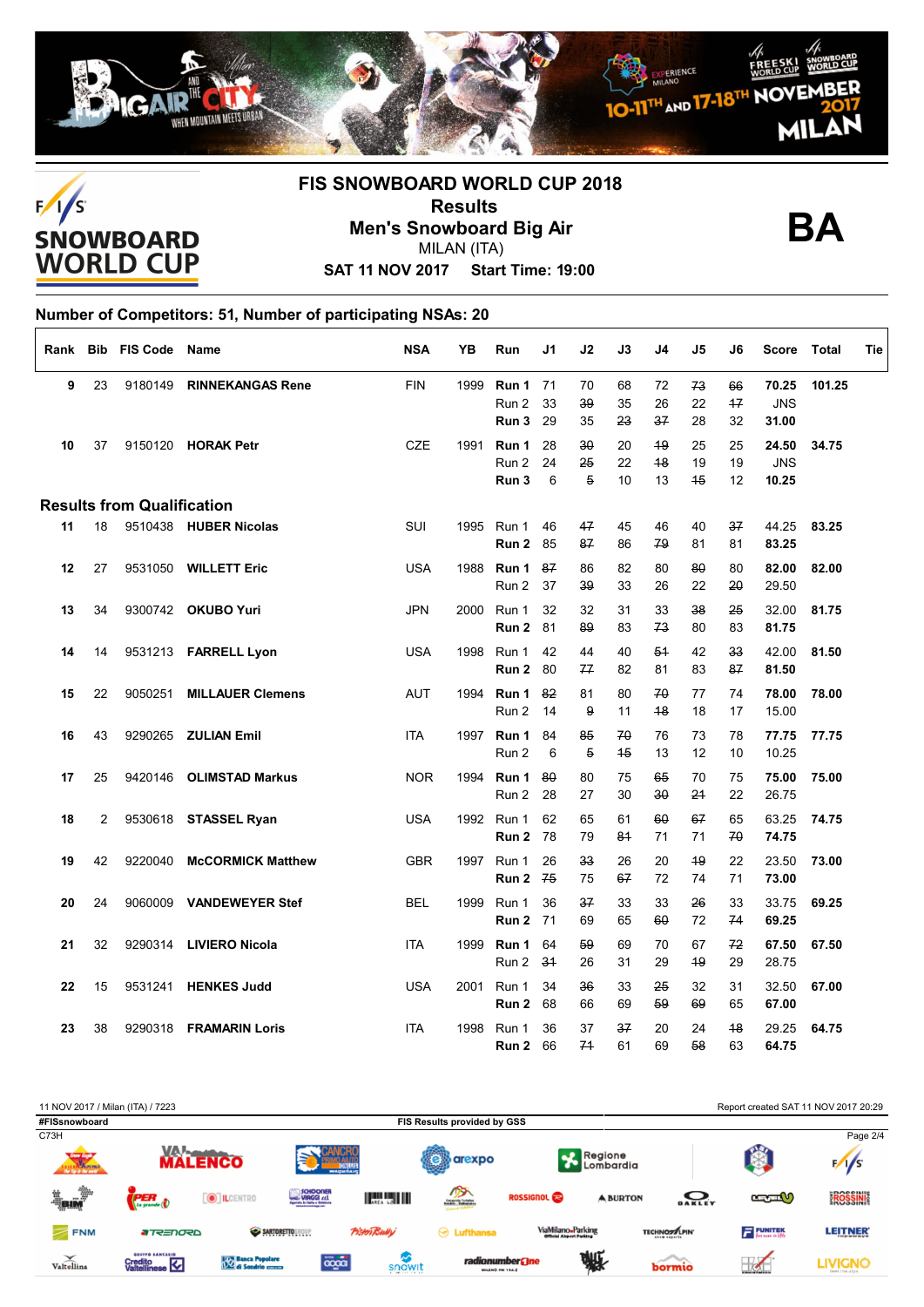



# **FIS SNOWBOARD WORLD CUP 2018 Results Men's Snowboard Big Air** MILAN (ITA)



**SAT 11 NOV 2017 Start Time: 19:00**

### **Number of Competitors: 51, Number of participating NSAs: 20**

| Rank |    | <b>Bib FIS Code Name</b> |                                | <b>NSA</b> | ΥB   | Run                      | J1       | J2       | J3       | J4       | J5         | J6       | Score          | Total | Tie |
|------|----|--------------------------|--------------------------------|------------|------|--------------------------|----------|----------|----------|----------|------------|----------|----------------|-------|-----|
| 24   | 47 | 9180118                  | <b>REHNBERG Mikko</b>          | <b>FIN</b> | 1997 | Run 1<br><b>Run 2 61</b> | 46       | 17<br>61 | 19<br>59 | 24<br>63 | 20<br>75   | 24<br>73 | 20.00<br>64.50 | 64.50 |     |
| 25   | 35 |                          | 9030045 SCHMITT Matias         | <b>ARG</b> |      | 1991 Run 1<br>Run 2      | 60<br>30 | 56<br>20 | 55<br>29 | 62<br>35 | 61<br>32   | 61<br>37 | 59.50<br>31.50 | 59.50 |     |
| 26   | 48 | 9030049                  | <b>CHIARADIO Federico</b>      | <b>ARG</b> |      | 1997 Run 1<br>Run 2      | 24<br>62 | 29<br>60 | 25<br>53 | 49<br>62 | 20<br>64   | 25<br>50 | 23.50<br>59.25 | 59.25 |     |
| 27   | 29 | 9480456                  | <b>MATVEEV Mikhail</b>         | <b>RUS</b> | 1996 | Run 1<br>Run 2           | 58<br>33 | 57<br>33 | 60<br>33 | 49<br>38 | 60<br>35   | 63<br>37 | 58.75<br>34.50 | 58.75 |     |
| 28   | 44 | 9050225                  | <b>LINDMOSER Alois</b>         | <b>AUT</b> |      | 1997 Run 1<br>Run 2      | 54<br>23 | 52<br>23 | 60<br>27 | 54<br>49 | 55<br>27   | 53<br>30 | 54.00<br>25.00 | 54.00 |     |
| 29   | 53 | 9290351                  | <b>GIROTTO Cesare Emanuele</b> | ITA        |      | 2000 Run 1<br>Run 2      | 50<br>21 | 45<br>20 | 59<br>22 | 53<br>46 | 59<br>20   | 51<br>23 | 53.25<br>20.75 | 53.25 |     |
| 30   | 40 | 9490214                  | <b>ARAGON Jose Antonio</b>     | <b>ESP</b> | 2000 | Run 1<br>Run 2           | 48<br>19 | 49<br>16 | 50<br>22 | 50<br>14 | 50<br>10   | 49<br>8  | 49.50<br>14.75 | 49.50 |     |
| 31   | 41 | 9190018                  | <b>BOUDJELAL Yannick</b>       | <b>ALG</b> | 1985 | Run 1<br>Run 2           | 50<br>25 | 52<br>22 | 45<br>30 | 38<br>36 | 49<br>40   | 52<br>35 | 49.00<br>31.50 | 49.00 |     |
| 32   | 28 | 9400053                  | <b>VELDEN van der Niek</b>     | <b>NED</b> | 2000 | Run 1<br>Run 2           | 24<br>47 | 26<br>54 | 22<br>44 | 25<br>49 | 24<br>47   | 34<br>48 | 24.75<br>47.75 | 47.75 |     |
| 33   | 8  | 9510288                  | <b>BOESIGER Jonas</b>          | SUI        |      | 1995 Run 1<br>Run 2      | 48<br>40 | 50<br>42 | 53<br>39 | 46<br>41 | 45<br>30   | 40<br>26 | 47.25<br>37.50 | 47.25 |     |
| 34   | 16 | 9530579                  | <b>BEAUCHEMIN Eric</b>         | <b>USA</b> | 1991 | Run 1<br>Run 2           | 28<br>42 | 29<br>48 | 24<br>38 | 36<br>42 | 30<br>42   | 29<br>50 | 29.00<br>43.50 | 43.50 |     |
| 35   | 11 | 9060003                  | de BUCK Sebbe                  | <b>BEL</b> | 1995 | Run 1<br>Run 2           | 44<br>46 | 42<br>48 | 49<br>48 | 29<br>40 | 26<br>35   | 26<br>39 | 35.25<br>43.25 | 43.25 |     |
| 36   | 31 |                          | 9190322 KONIJNENBERG Sebastien | <b>FRA</b> |      | 1997 Run 1<br>Run 2      | 40<br>37 | 39<br>38 | 39<br>41 | 43<br>42 | 36<br>33   | 24<br>28 | 38.50<br>37.25 | 38.50 |     |
| 37   | 50 |                          | 9100924 LANGEVIN Jeremy        | CAN        | 1998 | Run 1<br>Run 2           | 8<br>36  | 5<br>34  | 8<br>37  | 11<br>45 | $+2$<br>44 | 8<br>36  | 8.75<br>38.25  | 38.25 |     |
| 38   | 5  | 9420133                  | <b>ROISLAND Mons</b>           | <b>NOR</b> |      | 1997 Run 1<br>Run 2      | 40<br>37 | 41<br>40 | 32<br>36 | 38<br>40 | 33<br>38   | 35<br>37 | 36.50<br>38.00 | 38.00 |     |
| 39   | 13 | 9531095                  | <b>CROUCH Brock</b>            | <b>USA</b> | 1999 | Run 1<br>Run 2           | 34<br>20 | 32<br>20 | 34<br>14 | 27<br>18 | 37<br>15   | 34<br>44 | 33.50<br>16.75 | 33.50 |     |